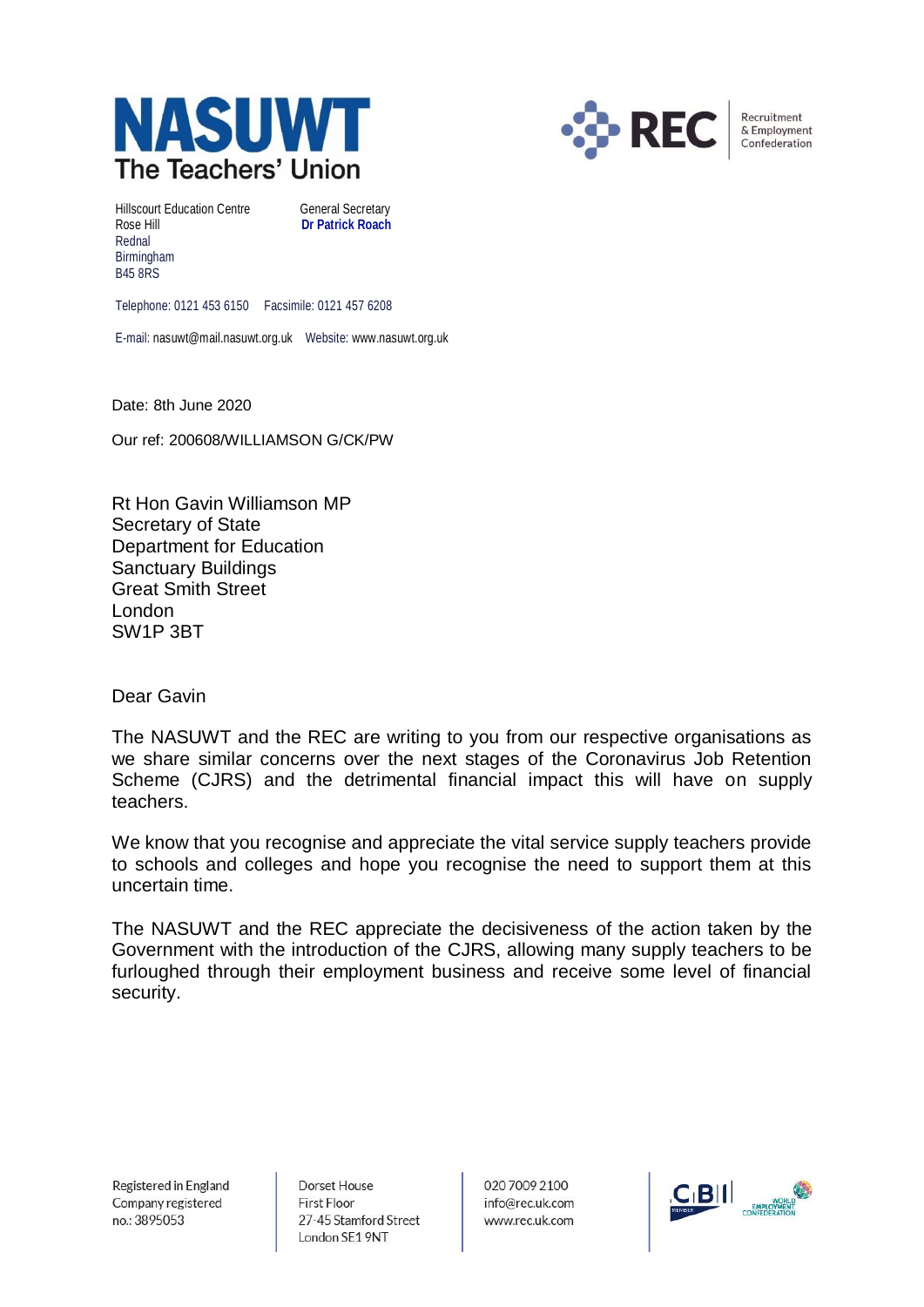



Recruitment & Employment Confederation

However, moving forwards, the revisions to the CJRS and the contribution towards the scheme for supply teachers will be a difficult cost for agencies to meet at a time when they have little income. Agencies often have thousands of supply teachers on their books. Small costs, therefore, multiply quickly and it is difficult to see them being able to use the CJRS in any meaningful way when they must start contributing to the scheme while schools are not operating normally. The NASUWT and the REC are concerned that this will result in a significant fall in the number of supply teachers being helped through furlough, coupled with the associated loss of earnings.

Whilst more supply teachers will start to find work again with the gradual re-opening of schools, the levels of demand for supply teachers will take some time to return to normal as schools aim to minimise staff changes. The NASUWT and the REC therefore feel that there will be a need for the Government to continue to provide financial support for these workers at this difficult time.

On 18<sup>th</sup> May, in response to a written question from the MP for Walthamstow, Stella Creasy, Nick Gibb stated:

*"On 12th May, my right hon. Friend the Chancellor of the Exchequer announced that the Coronavirus Job Retention Scheme would continue until the end of October. This means that any supply teachers who have been furloughed by their employment agency will continue to receive 80% of their salary."*

The NASUWT and the REC ask that the Government stands by this commitment to supply teachers and that they will continue to receive 80% of their salary until the end of October. If the Government agrees that it is important supply teachers continue to be furloughed going forward, financial support will be required in the form of a grant or rebate for employment businesses who continue to use the scheme, given that there are no other available source of funds.

Despite our two organisations sometimes disagreeing on issues, we have chosen to collaborate, putting our collective weight behind this extremely urgent issue that simply must be clarified as a priority. It is absolutely critical that supply teachers, as agency workers, receive proper financial support from the Government at this critical time.

Registered in England Company registered no.: 3895053

Dorset House First Floor 27-45 Stamford Street London SE1 9NT

020 7009 2100 info@rec.uk.com www.rec.uk.com